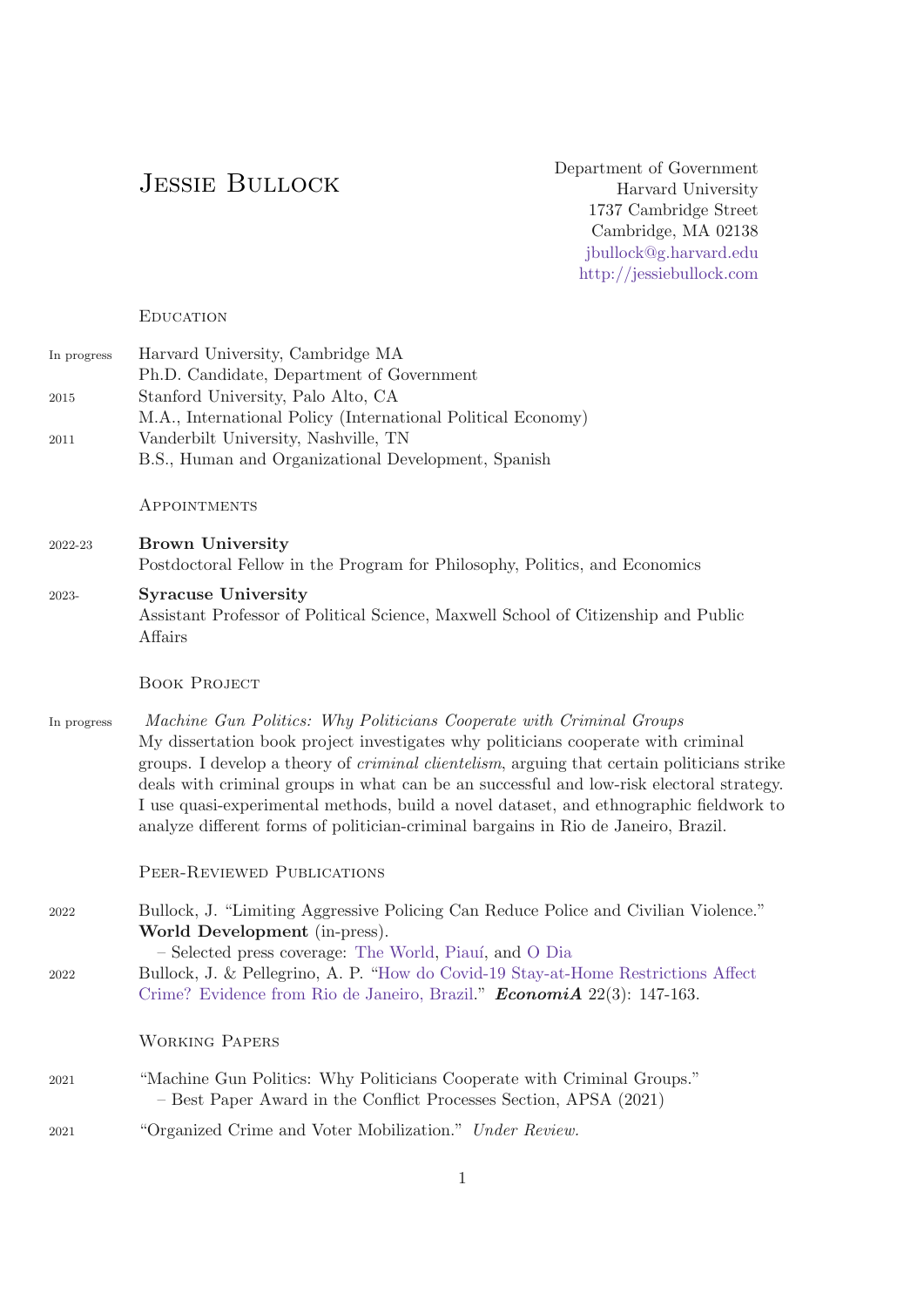- Best Paper Award in the Subnational Politics and Society Section, LASA (2020)
- Selected press coverage: [Piau´ı,](https://piaui.folha.uol.com.br/cada-crime-no-seu-quadrado/) [Pindograma](https://pindograma.com.br/2020/09/07/favelas.html)

## Book Chapters

2020 "How Should Lava Jato End?" (with Matthew Stephenson). In [Corruption and the](https://www.routledge.com/Corruption-and-the-Lava-Jato-Scandal-in-Latin-America/Lagunes-Svejnar/p/book/9780367904135) [Lava Jato Scandal in Latin America](https://www.routledge.com/Corruption-and-the-Lava-Jato-Scandal-in-Latin-America/Lagunes-Svejnar/p/book/9780367904135), Paul Lagunes and Jen Svenjar (eds.), Routledge.

### Non-Refereed Publications

- 2022 "Lições Pandêmicas para Políticas de Segurança Pública Efetivas." Nexo Políticas Publicas. (with Ana Paula Pellegrino).
- 2021 "Policing or perpetuating violence? State-sanctioned milícias and police in Rio de [Janeiro, Brazil.](https://www.crisresearchgroup.be/ojs/index.php/crimenc/article/view/114)" [Review of the book A República das Milícias: Dos Esquadrões da Morte à Era Bolsonaro, by B. Paes Manso. Criminological Encounters,  $4(1)$ , 179-183.
- 2021 ["Brazilian police killed 27 people in a single raid this month. That doesn't make Rio](https://www.washingtonpost.com/politics/2021/05/17/brazilian-police-killed-27-people-single-raid-this-month-that-doesnt-make-rio-de-janeiro-safer/) [de Janeiro safer.](https://www.washingtonpost.com/politics/2021/05/17/brazilian-police-killed-27-people-single-raid-this-month-that-doesnt-make-rio-de-janeiro-safer/)" The Monkey Cage, Washington Post.

Policy Briefs: ["Resisting Corruption Along Drug Trafficking Routes: An Analysis of](https://www.transparency.org/en/publications/resisting-corruption-along-drug-trafficking-routes-an-analysis-of-criminal-justice-bodies-in-latin-america-and-west-africa) [Criminal Justice Bodies in Latin America,](https://www.transparency.org/en/publications/resisting-corruption-along-drug-trafficking-routes-an-analysis-of-criminal-justice-bodies-in-latin-america-and-west-africa)" ["Corruption and Marginalisation,](https://knowledgehub.transparency.org/helpdesk/corruption-and-marginalisation)" ["Corruption and Unsolicited Proposals: Risks, Accountability, and Best Practices,](https://knowledgehub.transparency.org/helpdesk/corruption-and-unsolicited-proposals-risks-accountability-and-best-practices)" ["Best Practices in Civilian Oversight and Whistleblower Protection in the Armed](https://knowledgehub.transparency.org/helpdesk/best-practices-in-civilian-oversight-and-whistleblower-protection-in-the-armed-forces) [Forces,](https://knowledgehub.transparency.org/helpdesk/best-practices-in-civilian-oversight-and-whistleblower-protection-in-the-armed-forces)" ["Development of Peru's Asparagus Industry,](https://cddrl.fsi.stanford.edu/publication/development-perus-asparagus-industry)" ["Administrative](https://cddrl.fsi.stanford.edu/publication/administrative-decentralization-peru) [Decentralization in Peru.](https://cddrl.fsi.stanford.edu/publication/administrative-decentralization-peru)"

My writing on crime and corruption has appeared on the [Global Anticorruption Blog.](https://globalanticorruptionblog.com/author/jessiebullock/)

#### In Progress

"Criminal Clientelism in Comparative Perspective"

"Who Becomes a Police Officer?" (with Juan Campos and Carlos Schmidt-Padilla)

"Legibility and Exclusion in Brazil's Informal Settlements" (with A.P. Pellegrino)

"The Industrial Organization of Bribery: Evidence from Peru's Fujimori Regime"

#### Honors and Awards

- 2022 Elinor and Vincent Ostrom Prize for Best Graduate Student Paper and Presentation, Public Choice Society
- 2021 Conflict Processes Section Best Paper Award, American Political Science Association 2021 Derek Bok Center Certificate of Distinction in Teaching
- 2020 Subnational Politics & Society Best Paper Award, Latin American Studies Association 2020 Derek Bok Center Certificate of Distinction in Teaching
- 2019 Weatherhead Center for International Affairs Dissertation Writing Fellowship
- 2019 Finalist in ISI/Esri International ArcGIS Student Competition
- 2018 Jorge Paulo Lemann Traveling Fellowship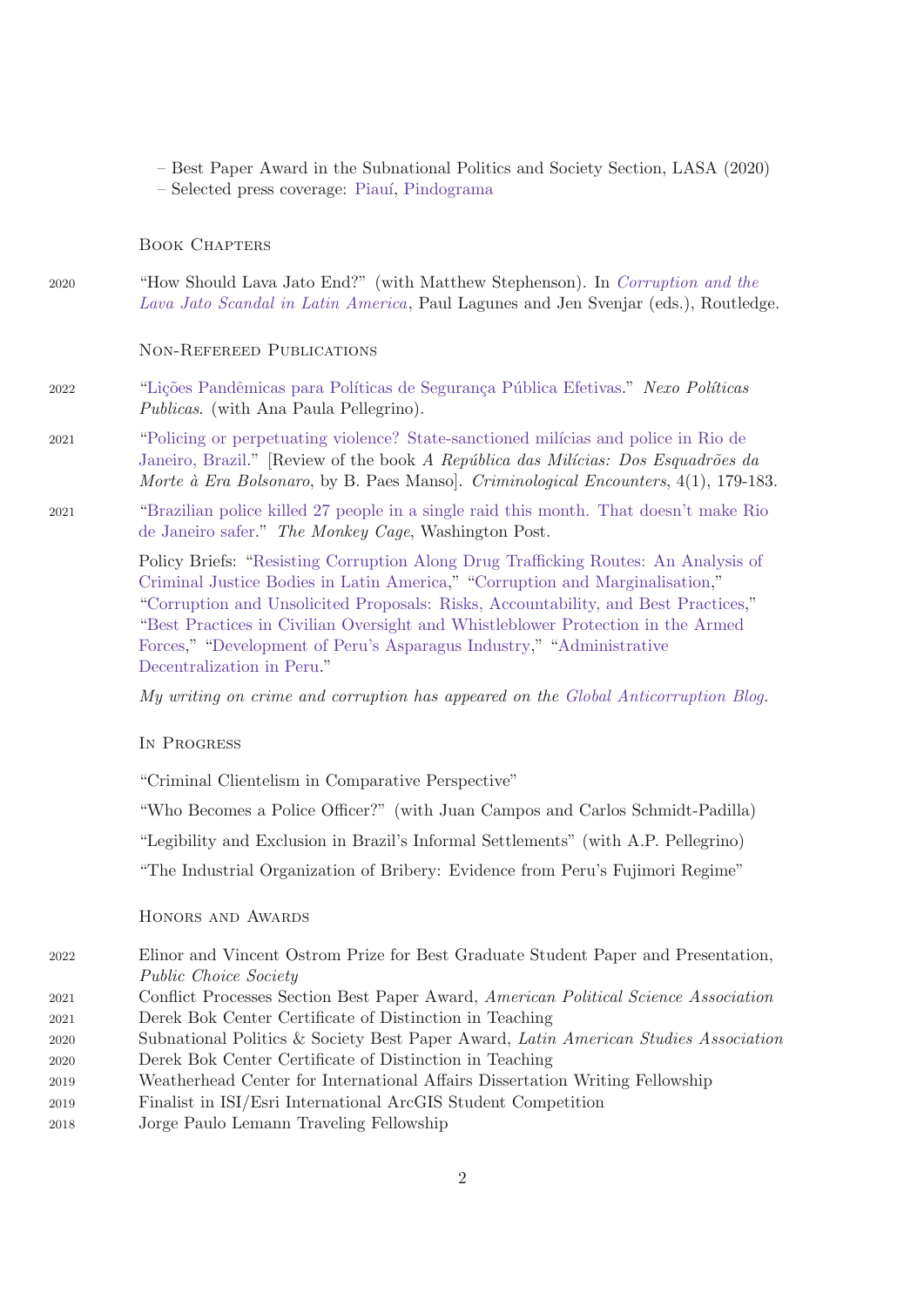| 2013-14<br>2012<br>2012<br>2007-2011 | Stanford Humanities and Sciences Fellowship<br>David L. Boren National Security Fellowship<br>Fulbright Teaching Fellowship, Guatemala (declined)<br>Ingram Scholar, Vanderbilt University |
|--------------------------------------|--------------------------------------------------------------------------------------------------------------------------------------------------------------------------------------------|
|                                      | <b>GRANTS</b>                                                                                                                                                                              |
|                                      | External                                                                                                                                                                                   |
| 2018                                 | Corporación Andino de Fomiento (CAF) - Corruption and Prevention Policies in Latin<br>America (\$10,000)                                                                                   |
|                                      | Internal                                                                                                                                                                                   |
| 2021                                 | David Rockefeller Center for Latin American Studies - Brazil Research Grant (\$6000)                                                                                                       |
| 2021                                 | Institute for Quantitative Social Science (\$3000)                                                                                                                                         |
| 2020                                 | Harvard Experimental Working Group (\$600)                                                                                                                                                 |
| 2020                                 | Foundations of Human Behavior Initiative (\$5000)                                                                                                                                          |
| 2020<br>2020                         | Institute for Quantitative Social Science (\$2500)<br>David Rockefeller Center for Latin American Studies - Brazil Cities Initiative (\$5000)                                              |
| 2018                                 | Foundations of Human Behavior Initiative (\$5000)                                                                                                                                          |
| 2018                                 | David Rockefeller Center for Latin American Studies (\$2000)                                                                                                                               |
| 2017                                 | Institute for Quantitative Social Science (\$3000)                                                                                                                                         |
| 2017                                 | David Rockefeller Center for Latin American Studies (\$2500)                                                                                                                               |
| 2017                                 | David Rockefeller Center for Latin American Studies - Brazil Cities Initiative (\$2500)                                                                                                    |
| 2016                                 | David Rockefeller Center for Latin American Studies (\$1900)                                                                                                                               |

Stanford Global Studies Perspectives Research Award (\$2000)

#### **PRESENTATIONS**

#### Invited Talks

| 2022 | CIDE, Programa para el Estudio de la Violencia Research Seminar, February 1, 2022. |
|------|------------------------------------------------------------------------------------|
|      | "Machine Gun Politics: Why Politicians Cooperate with Criminal Groups".            |

- Harvard University, Brazil Studies Program, March 10, 2021.["Machine \[Gun\] Politics:](https://drclas.harvard.edu/event/machine-gun-politics-why-politician-cooperate-criminal-groups) [Why Politicians Cooperate with Criminal Groups.](https://drclas.harvard.edu/event/machine-gun-politics-why-politician-cooperate-criminal-groups)"
- Harvard University (virtual), Symposium on the Political Economy of Development Honoring Robert Bates, October 3, 2020. "Organized Crime and Voter Mobilization." Harvard University, Brazil Studies Program, February 19, 2020. ["The Growth of the](https://drclas.harvard.edu/event/return-right-brazil-politics-and-society)
- [Right in Rio de Janeiro's Informal Settlements.](https://drclas.harvard.edu/event/return-right-brazil-politics-and-society)"
- Cabinet of Rio de Janeiro State Deputy Renan Ferreirinha, Professional Development Workshop, May 3, 2019. "Corrupção e Currais Eleitorais."

# Conferences

| 2022 | AL CAPONE: America Latina Crime and Policy Network 11th Annual Meeting |
|------|------------------------------------------------------------------------|
| 2022 | Public Choice Society Annual Meeting                                   |
| റററ  | Lotin American Doace Science Society Annual Conforance (wistual)       |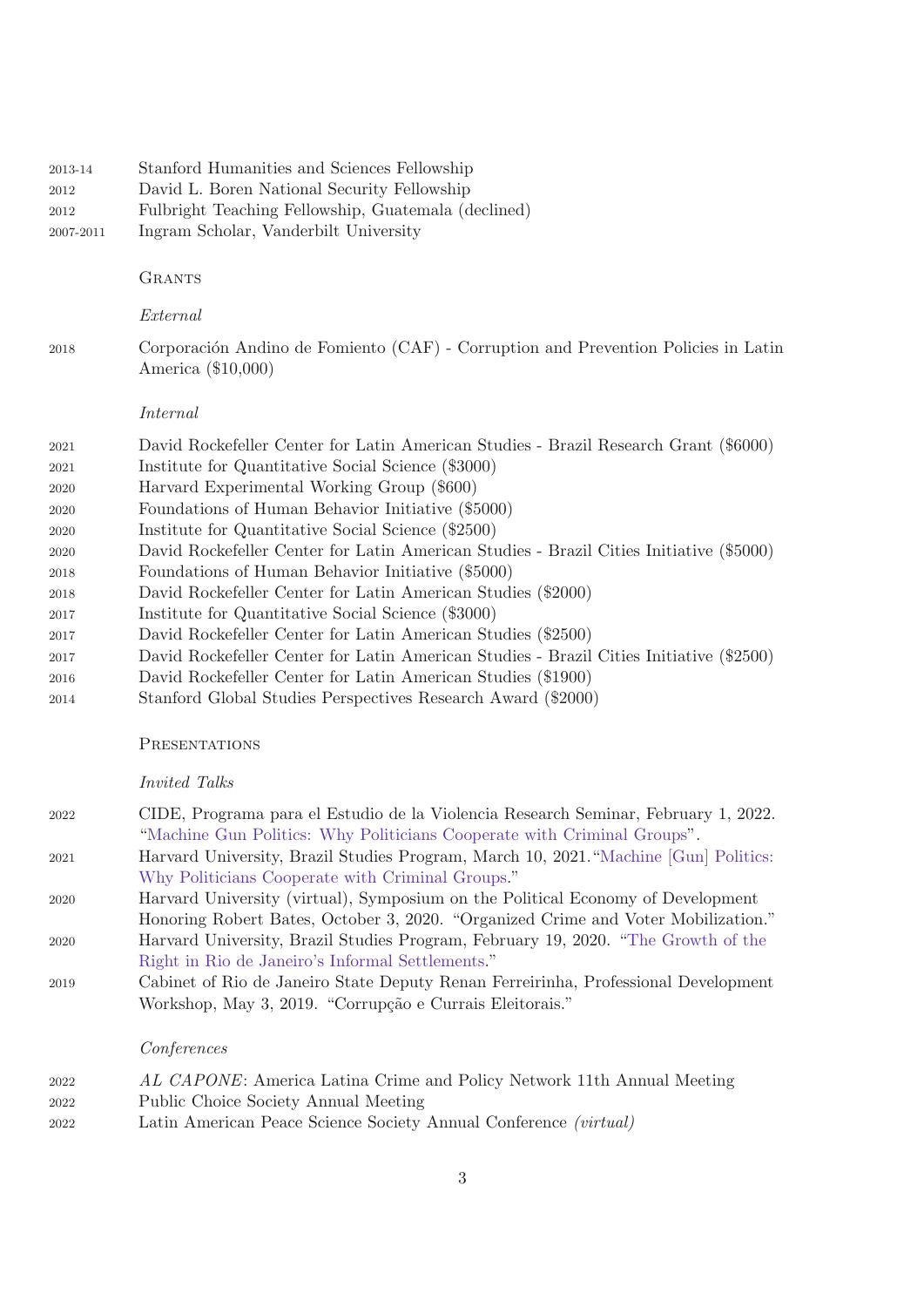| 2021 | Graduate Students in International Political Economy (GSIPE) Qualitative and Mixed |  |
|------|------------------------------------------------------------------------------------|--|
|      | Methods Mini-Conference (virtual)                                                  |  |
| 2021 | LACEA-LAMES Annual Meeting, Universidad del Rosario (virtual)                      |  |
| 2021 | Northeast Workshop in Empirical Political Science (NEWEPS-17), University of       |  |
|      | Pennsylvania                                                                       |  |
| 2021 | RIDGE LACEA Workshop on the Economics of Crime (virtual)                           |  |
| 2021 | Empirical Studies of Conflict Annual Meeting (virtual)                             |  |
| 2021 | Second Annual Conference of REDESDAL, (La Red de Estudios Sobre Drogas en          |  |
|      | América Latina), Universidad EAFIT (virtual)                                       |  |
| 2021 | 24th Latin American Social and Public Policy (LASPP) Conference, University of     |  |
|      | Pittsburgh (virtual)                                                               |  |
| 2021 | Rebecca B. Morton Conference on Experimental Political Science, NYU (virtual)      |  |
| 2020 | Annual Meeting of the Brazilian Law and Economics Association (virtual)            |  |
| 2020 | 24 Hour Conference on Global Organized Crime, GI-TOC (virtual)                     |  |
| 2019 | Households in Conflict Network (HiCN) Annual Workshop, Paris School of Economics   |  |
| 2019 | Fundação Getúlio Vargas - Rio de Janeiro, Legal and Economic Research Seminar      |  |

2018 Corporación Andino de Fomiento (CAF), Seminar on Corruption and Prevention Policies

> Professional meetings: APSA (2021-22), BRASA (2018), LASA (2016, 2020-21), MPSA (2018, 2021), SEA (2021), SPSA (2016)

PROFESSIONAL SERVICE

Reviewer for: American Political Science Review, Journal of Politics, Political Behavior

- 2020-2021 Departmental Committee member of the Verba Lecture Series 2019-2020 Departmental Committee member for the Graduate Student Poster Session 2018-2019 Co-Organizer of Fieldwork Methods and Training Departmental Workshop 2018-2019 Member of Subcommittee on Teaching and Training - Climate Change Committee 2016-2017 Departmental Graduate Co-coordinator of the Comparative Politics Speaker Series
	- **TEACHING**

As Instructor

- Spring 2020- Gov 97: The Politics of Organized Crime (Sophomore Tutorial) 2021 Teaching Fellow (Sole Instructor), with Professor Ryan Enos, Harvard University – Awarded a Certificate of Distinction in Teaching (Mean score: 5.0/5.0) Summer 2018-2021 Gov P-16120: How Geography Affects Politics
- Head Instructor, Harvard Pre-College Program

As Teaching Assistant

| Fall 2020 | Gov 1292: Politics in Brazil                                                   |  |  |  |
|-----------|--------------------------------------------------------------------------------|--|--|--|
|           | Teaching Fellow, with Professor Frances Hagopian, Harvard University           |  |  |  |
|           | $-$ Awarded a Certificate of Distinction in Teaching (Mean score: $4.82/5.0$ ) |  |  |  |